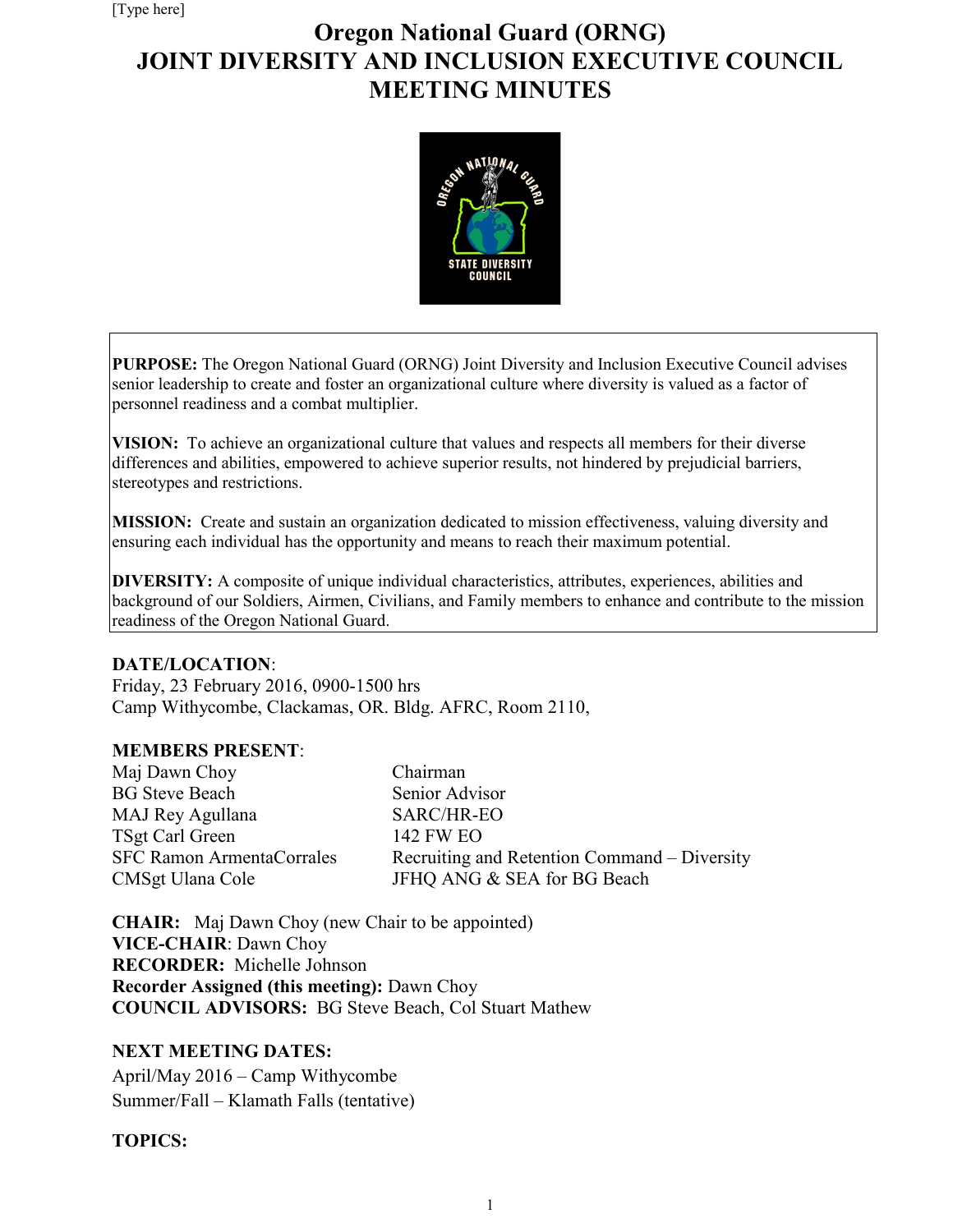# **Oregon National Guard (ORNG) JOINT DIVERSITY AND INCLUSION EXECUTIVE COUNCIL MEETING MINUTES**

- **ICEBREAKER**:Introductions and announcements.
	- o **Green**  Black History brief based on the book: "The people could fly", American Black Folktales, by Virginia Hamilton
- **Misc admin items:**
	- o CPM for Diversity and Inclusion was signed by TAG Jan 2016
	- o [www.DEOMI.org](http://www.deomi.org/) observances posters, presentations and information online.
	- o Chairman position will be vacant and will hold elections soon. Possible candidates suggested so far: Carl Green…
- **Updates:**
	- o **SEEM**
		- Reports:
			- SEEM MD715 with SEPM analysis. Once the report is completed, can send to the SEPM's for their input for future planning and finding solutions to any barriers found.
			- EO Annual report. Still waiting for new revised version. Gather data as previous years and SEEM consolidates into one report for ANG & Army.
		- SEPM: need couple more assigned. Will look at training options out there for new SEPM's. Maj Choy will send out roles, responsibilities and training opportunities to the council. Current SEPM's assigned are:
			- Women's History = Maj Scott
			- Black Heritage = TSgt Green
			- Hispanic Heritage  $=$  vacant
			- Asian-Pacific Islander = TSgt Green
			- American Indian/Alaska Native = vacant
			- People with Disabilities  $=$  vacant
			- Holocaust Remembrance = SMSgt Shepherd
			- Veterans  $=$  TSgt Green
			- Other non-DoD required observances are available to participate or lead as well.
		- Unit Climate effects our numbers. Looking at recruiting numbers of various demographic categories.
			- Example: women/men are 50/50 in civilian world in our state, but women only make up about 25% of the military population since it's a predominantly male population in military field.
			- Race/ethnic more able to mirror the population of civilian/state
		- Received some NGB diversity funds for FY16 budget. About 1/3 of what asked for. Have money to train, TDY's, observances and supplies as needed. Can always ask for more if find need additional funds to complete any initiatives.
	- o **Army Recruiters:**
		- Career fairs focus on diversity aspects.
			- 2 Mar, at OSU
			- 18-19 Mar, women veterans conf at AFRC
			- 2 Apr, womens expo at PDX conf center
			- 24 Apr, latino cultural in Hillsboro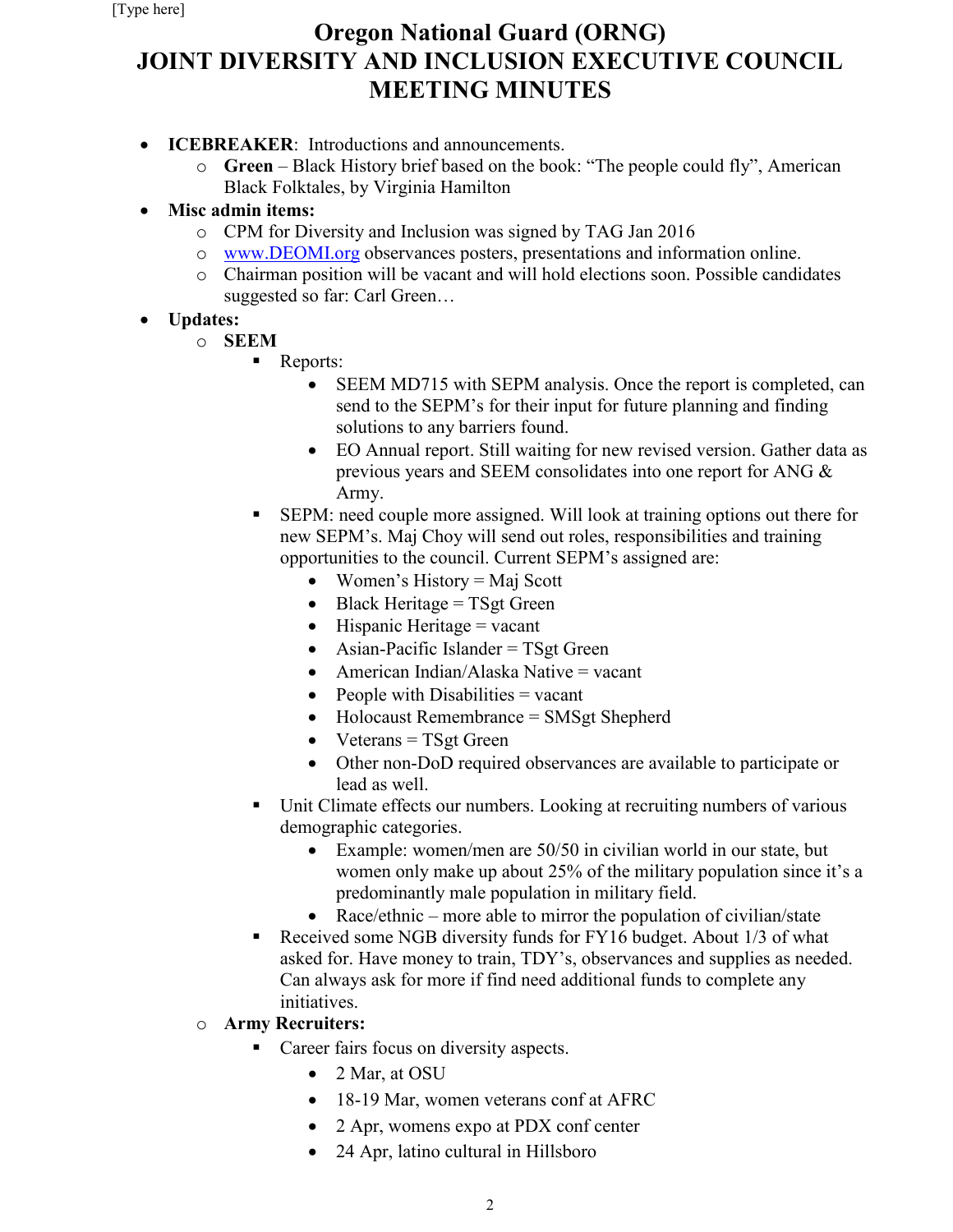# **Oregon National Guard (ORNG) JOINT DIVERSITY AND INCLUSION EXECUTIVE COUNCIL MEETING MINUTES**

- 6 May, APANO (AP/I) J district, "voices of change"
- Have staff who represent or mirror groups so can focus and communicate more effectively with various groups
	- Native American SGT Circle
	- Magazines/newspapers to get coordinated with
	- Community events and awareness
	- Opening up markets
	- Spanish speaking recruiter goes with them to market Spanish speaking areas
- Lots of advertising, billboards, MAX Train in Portland area, various giveaways, working on radio ads – all in multiple languages (English, Spanish, Vietnamese, Russian)
- Would like to feature soldiers/airmen of various race/ethnic/cultural backgrounds
- " "Partners in Diversity", Say Hey = professionals, people of color (all groups), business alliance organization
- College scholarships is underutilized. Advertise more with H.S. level, ROTC, etc
- There are several Asian Pacific Islander groups in Oregon and Vancouver WA
- Mobile team offers fitness courses, events to help bring in others to get to know the military through fun events.
- Will coordinate more with ANG recruiting to enhance programs.

# • **Event updates**:

- o **Leadership Challenge Program (LCP 1 & II)**: 2.5 day each course workshop. NGB funded for instructors, unit funded for attendees. POC: Maj Choy
	- $\blacksquare$  Held 2 LCP-I & 2 LCP-II courses so far. Waiting to offer more with NGB approval.
	- Want to hold another couple in  $FY16$  possibly in Portland and Medford areas
- o **NGB EO/EEO Training Workshop** = 14-18 March, Gulfport, MS. Recap summary at next meeting by Carl Green.
- o **NGB Diversity Training Workshop** = as of April 22, the date and location will be changing. It will no longer be held on 24-27 May 2016 in Gulfport MS, due to the MS Governor recently signed bill that authorizes discrimination on the LGBTQ community. Information will be coming shortly.
- o **4 Lenses** classes to train, 4 instructors identified within the state, offer train-thetrainer course to get more instructors trained, chat with J9 for funding for this. Once Maj Choy finds the training course for more instructors, an announcement will go out to solicit those interested in being a 4-Lense trainer.
- **Call out to the field**
	- o Increase Diversity Council involvement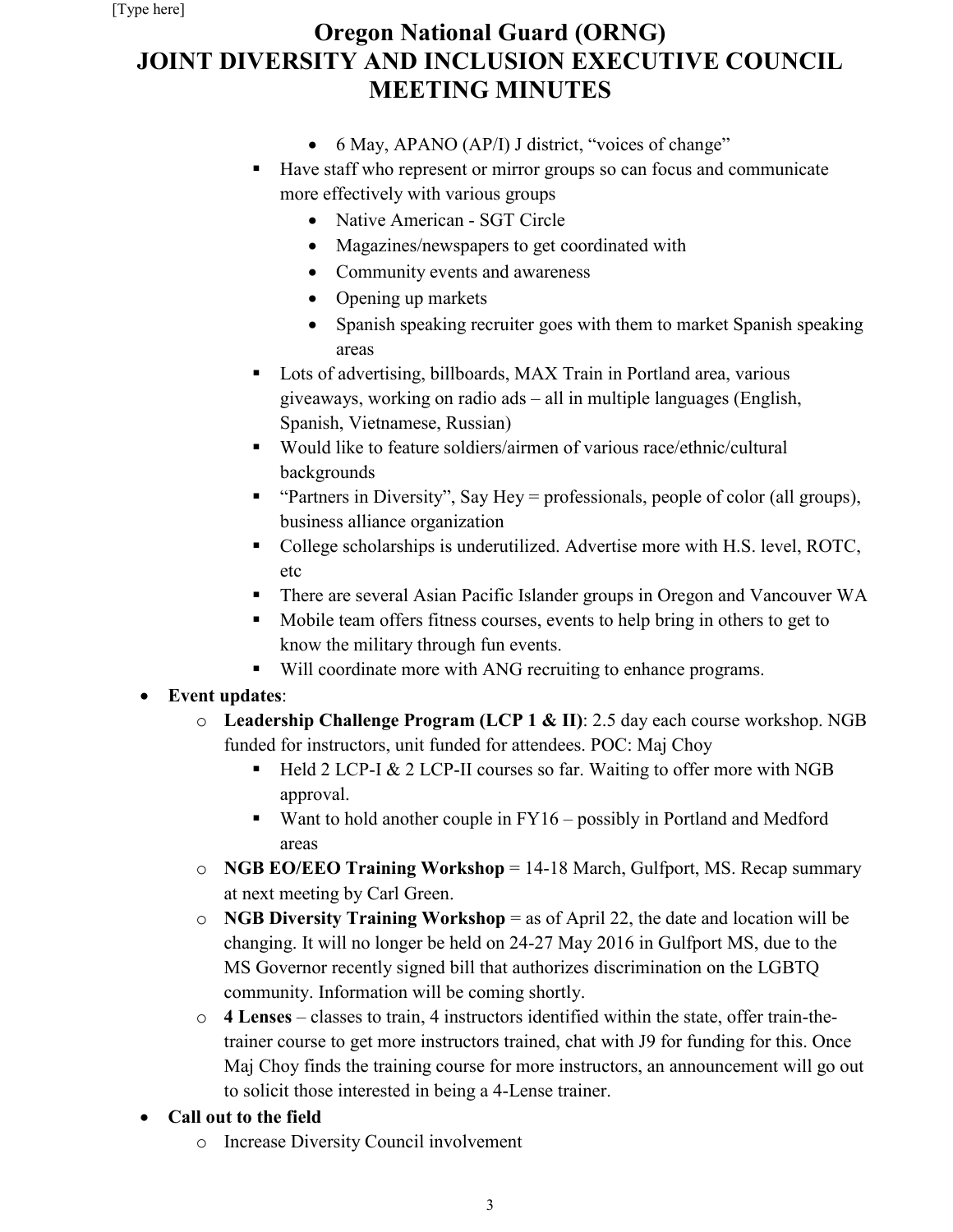# **Oregon National Guard (ORNG) JOINT DIVERSITY AND INCLUSION EXECUTIVE COUNCIL MEETING MINUTES**

- o SEPM positions open that need to be filled
- o Training opportunities out there to participate in and advertise
- o Events going on that would be collaborative or education opportunities
- o Fun facts to push out to all for awareness
- **Working Groups** (work on as we go)
	- o **Brochure (worked on this at meeting)**
		- Creating a revised edition of the old brochure, use for advertising the council initiatives
		- Two sided, trifold or bifold depending on how much info we want to include. Made a draft drawing of what we are looking to create. Possibility of 6 sections to fill. Example of what was discussed at meeting:
			- 1. JDIEC main info, group pic, contact info
			- 2. Talking points and what is Div & Incl
			- 3. Goals/Initiatives, council mission
			- 4. Observances-monthly
			- 5. TBD
			- 6. Call to action from all units, participation in council activities, change agent, ambassadors, process improvements, etc, and contact info
		- "Act-Fact-Impact" bullet statements of important info
		- Talking points easy to convey
		- Fun facts to note
		- **Efforts/Initiatives/training to participate in**
		- Simplify documents beyond the CPM

# o **Talking Point Card (worked on this at meeting)**

- **Part of the brochure but also a stand-alone item so council members have** quick talking points to educate and recruit for more involvement/support.
- Talking points from brochure
	- **Encourage continuous organizational improvement and effectiveness**
	- **Respect and acknowledge individual differences in culture, background and experience.**
	- **Promote professional and personal development**
	- **Build teams through mentorship and relationship**
	- **Why Diversity and Inclusion?**
		- o **Mission success**
		- o **Expand capabilities**
		- o **Team improvement – retention and performance**
- o **Charter:** 
	- Everyone is an ambassador so no need to designate 1-2 in that role on charter
	- Final revision draft is completed. Needs to be sent out for final approval by council.
- o **Strategic Plan – Goals revision**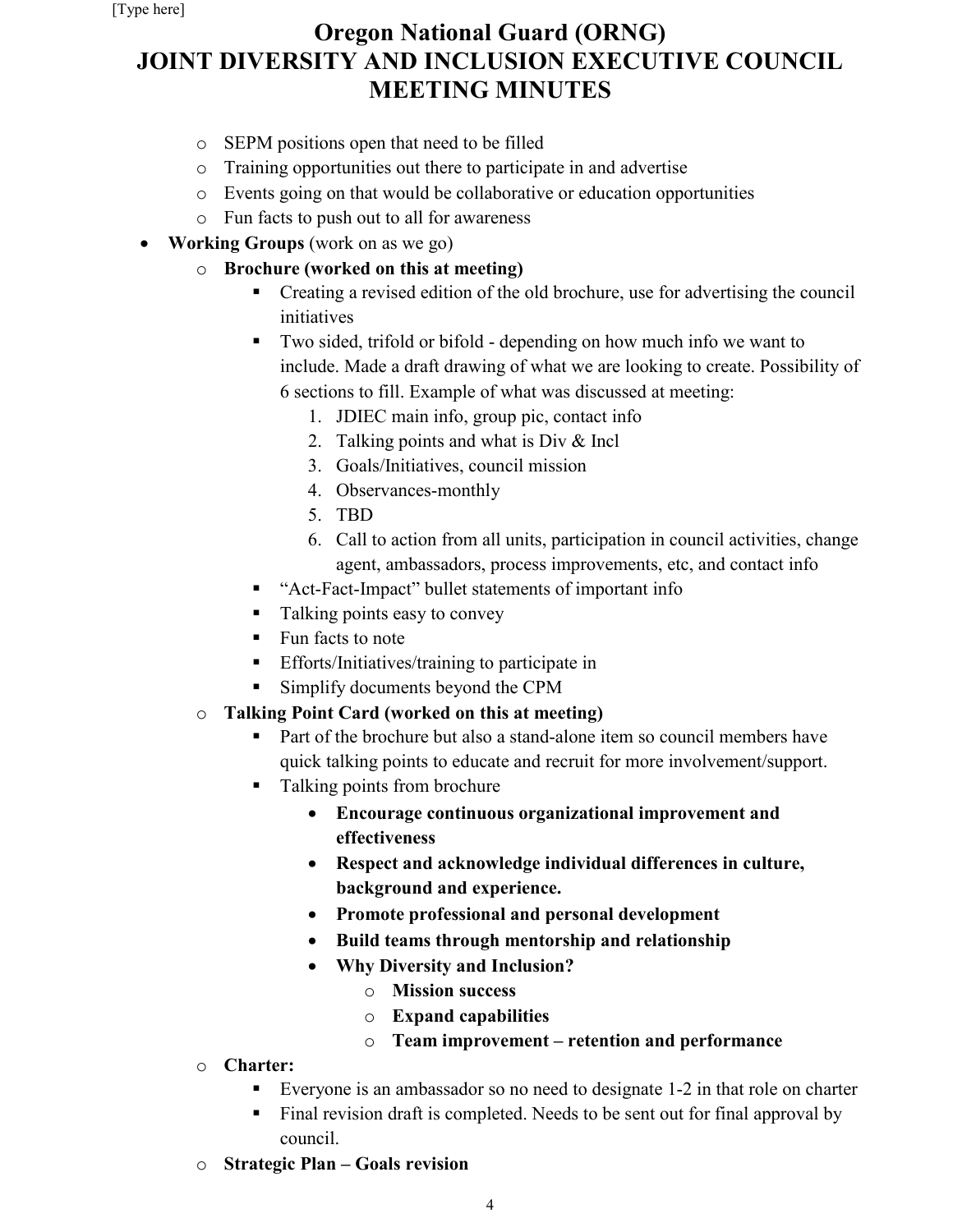# **Oregon National Guard (ORNG) JOINT DIVERSITY AND INCLUSION EXECUTIVE COUNCIL MEETING MINUTES**

- Simplify goals and wording
- Working document that guides what the council initiative are for the 5 yr timeframe
- **Cross check state and diversity version**
- Once final draft is completed send to all major components if want to provide input (142 FW, 173 FW, 41 Brigade, 82 Brigade, JFHQ)

## o **Recruiting Goals**

- How can council assist in recruiting efforts and initiatives
- Reed recruiters to send updates and events to council to assist with

## o **Activities/Observances/Events**

- One all-inclusive event one-time year
- Few smaller events each year
- Integrate diversity events/observances into other events going on (family day, unit gatherings, celebration or training events, recruiting events, etc)

# • **Next Meeting tasks:**

- o Working groups:
	- **Strat plan**
	- Recruiting goals
	- **Activities**
	- What to do with our demographic info
- o Army Recruiting Montgomery
	- **Technology information**
- o Recruiting (both ANG/ARNG)
	- Enlist numbers
	- Attrition rate loosing numbers
	- **•** Organization retention rate
	- Rank vs demographics data
	- Trend gathering (each year to compare with previous  $5 \& 10$  yrs) to see if any changes have occurred with initiatives, efforts and awareness.

# • **Pending items (discussed at other meetings):**

- o Swift (red white and blue) fitness events like base fit
- o Ambassadors in the community. Have one of them come speak to us about their best practices on marketing a diversity message out there, mentoring and bridging the gap between us and the community.
	- Blazer team members
	- Rogue Brewery
- o Need diversity and inclusion slogan for council to use as marketing tool to get our message out there.
- o How to engage more people, buy in from senior leadership, more working groups, more doing and less meetings, more action items, what different colors mean to different people, keep our boots filled with the right type of people